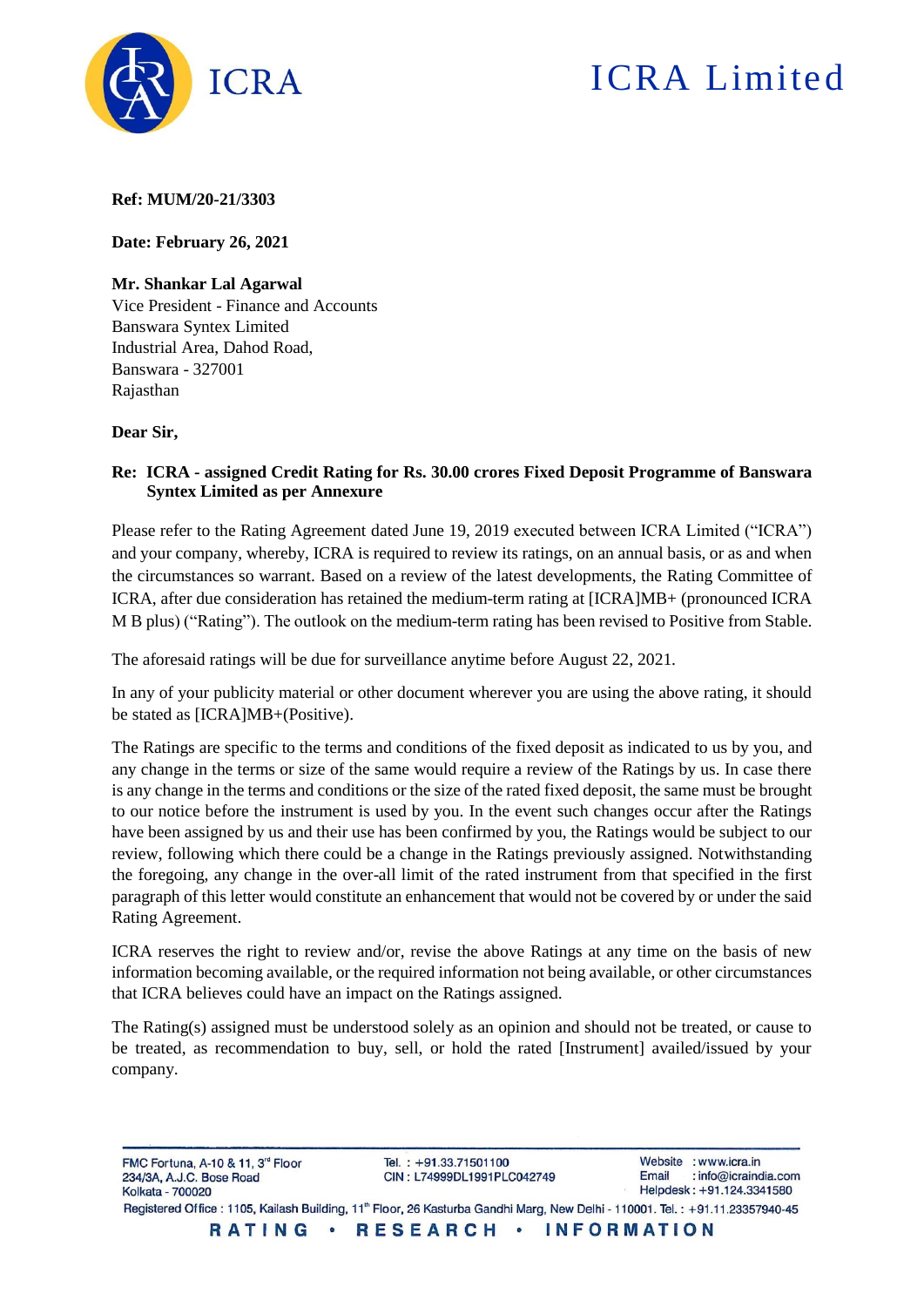

# ICRA Limited

You are also requested to forthwith inform us about any default or delay in repayment of interest or principal amount of the instrument rated, as above, or any other debt instruments/ borrowing and keep us informed of any other developments which may have a direct or indirect impact on the debt servicing capability of the company including any proposal for re-schedulement or postponement of the repayment programmes of the dues/ debts of the company with any lender(s) / investor(s). Further, you are requested to inform us immediately as and when the borrowing limit for the instrument rated, as above, or as prescribed by the regulatory authority is exceeded.

We look forward to your communication and assure you of our best services.

With kind regards,

Yours sincerely,

For ICRA Limited

JAYANTA ROY 2021.02.26 18:44:07 +05'30'

Mr. Jayanta Roy Senior Vice President [jayanta@icraindia.com](mailto:jayanta@icraindia.com)